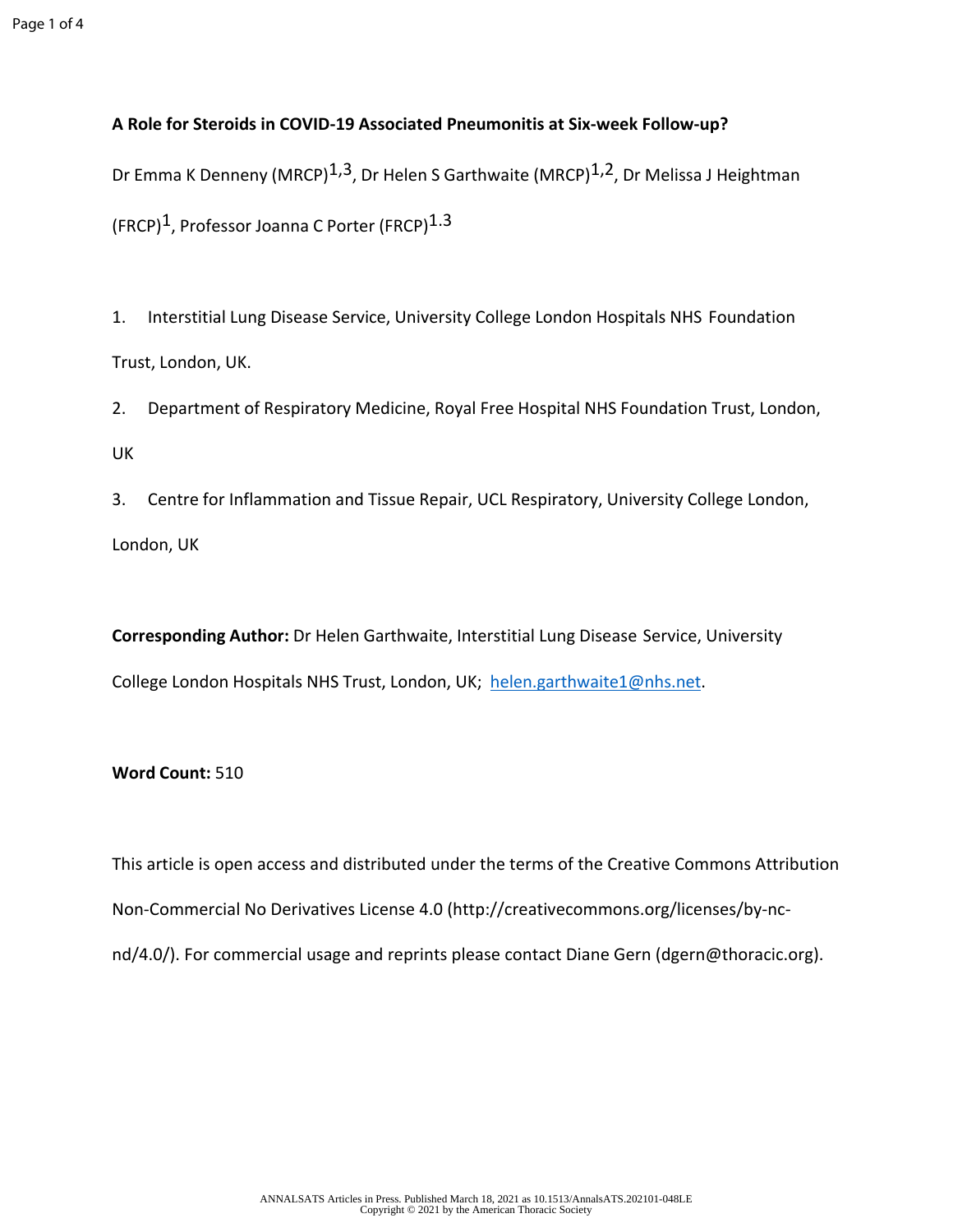Page 2 of 4

## *To the editor:*

We read with interest the recent paper by West and colleagues [1] regarding the use of corticosteroids in persistent inflammatory interstitial lung disease (ILD) following SARS-Cov-2 infection. In their timely and well implemented observational treatment study, 3.6% of COVID-19 patients discharged from hospital were diagnosed with a persisting organising pneumonia at six weeks and deemed eligible for corticosteroid treatment. Cases were assessed in a multi-disciplinary team (MDT) meeting and lung function was performed pre- and post-treatment.

As ILD physicians in a tertiary referral centre we have extensive experience in treating organising pneumonia with corticosteroids, in the context of auto-immune disease, adverse drug reactions and infection. We agree that intuitively corticosteroids should have a role in the treatment of patients with significant parenchymal disease secondary to COVID-19. From our own large cohort, captured during a similar time frame, prior to acute corticosteroid treatment being the standard of care [2,3] the incidence of interstitial changes at six-week follow-up is comparable to these data. However, in our cohort without targeted outpatient corticosteroid administration there was significant spontaneous recovery in the majority of patients by 12 weeks. This raises the question as to whether there would have been some spontaneous recovery in these patients without any intervention, especially as there is no matched comparator group. Treatment was only offered if patients were not getting better on a weekly basis, but it is not clear how this assessment was made. It is also important to note that, although treatment was for a short duration, these patients were obese (25.7%), hypertensive (31.4%) and diabetic (22.9%), and therefore a population where steroids would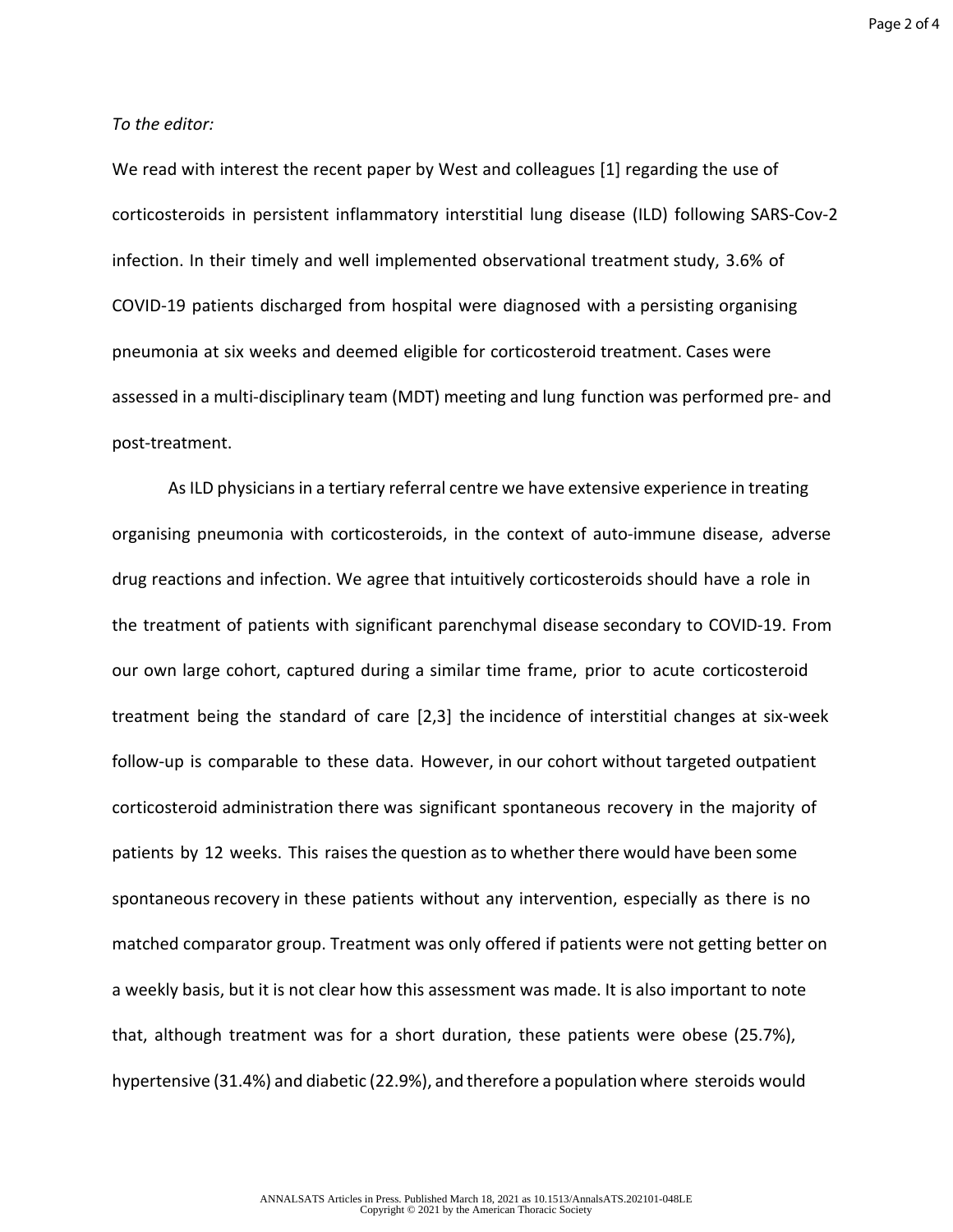ideally be avoided if possible.

We applaud the speed and completeness of this work, particularly in the current climate when access to aerosol generating respiratory physiology testing to robustly quantify changes is challenging. However, there is clearly equipoise about the use and timing of corticosteroid administration and how they affect the natural history of COVID-19 associated organising pneumonia. The RECOVERY trial [2] showed that dexamethasone resulted in reduced 28-day mortality in those patients requiring oxygen and is now standard of care in this cohort of patients for ten days. In a second much smaller randomised control trial (RCT) of just 68 hypoxic patients (Sp02 <90%) who were not intubated and ventilated, methylprednisolone was administered at 250mg/day for three days and showed a significant reduction in mortality [4]. We also know from this observational treatment study [1], albeit in a small number of patients, that steroids have a beneficial effect when administered at six-weeks post-discharge. Two large systematic reviews have further identified acute corticosteroid administration has a mortality benefit in patients with severe disease, but do not seem to have a significant impact at lower doses [5,6]. What is less clear is if corticosteroids should be prolonged or augmented following completion of dexamethasone and in what patient cohort and using what objective parameters.

To further address this unmet need we propose ILD physicians, respiratory and general physicians, intensivists and interested others collaborate to generate clinically valid research questions that can be answered by an RCT.